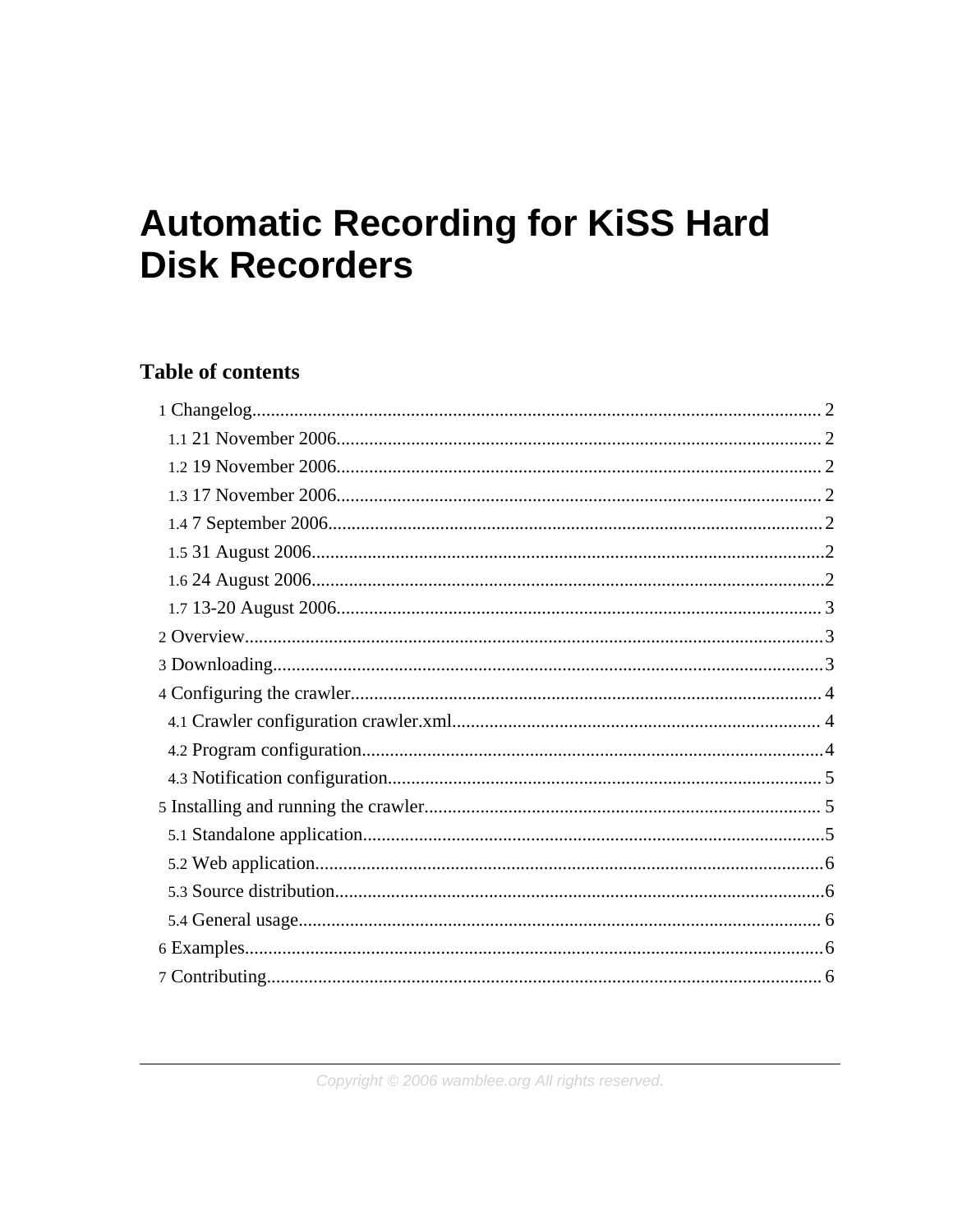#### **Warning:**

KiSS makes regular updates to their site that sometimes require adaptations to the crawler. If it stops working, check out the most recent version here.

## <span id="page-1-0"></span>**1. Changelog**

#### <span id="page-1-1"></span>**1.1. 21 November 2006**

- Corrected the config.xml again.
- Corrected errors in the documentation for the web application. It starts running at 19:00 and not at 5:00.

## <span id="page-1-2"></span>**1.2. 19 November 2006**

• Corrected the config.xml file to deal with changes in the login procedure.

#### <span id="page-1-3"></span>**1.3. 17 November 2006**

• Corrected the packed distributions. The standalone distribution had an error in the scripts and was missing libraries

#### <span id="page-1-4"></span>**1.4. 7 September 2006**

- KiSS modified the login procedure. It is now working again.
- Generalized the startup scripts. They should now be insensitive to the specific libraries used.

#### <span id="page-1-5"></span>**1.5. 31 August 2006**

• Added windows bat file for running the crawler under windows. Very add-hoc, will be generalized.

## <span id="page-1-6"></span>**1.6. 24 August 2006**

- The crawler now uses desktop login for crawling. Also, it is much more efficient since it no longer needs to crawl the individual programs. This is because the channel page includes descriptions of programs in javascript popups which can be used by the crawler. The result is a significant reduction of the load on the KiSS EPG site. Also, the delay between requests has been increased to further reduce load on the KiSS EPG site.
- The crawler now crawls programs for tomorrow instead of for today.
- The web based crawler is configured to run only between 7pm and 12pm. It used to run at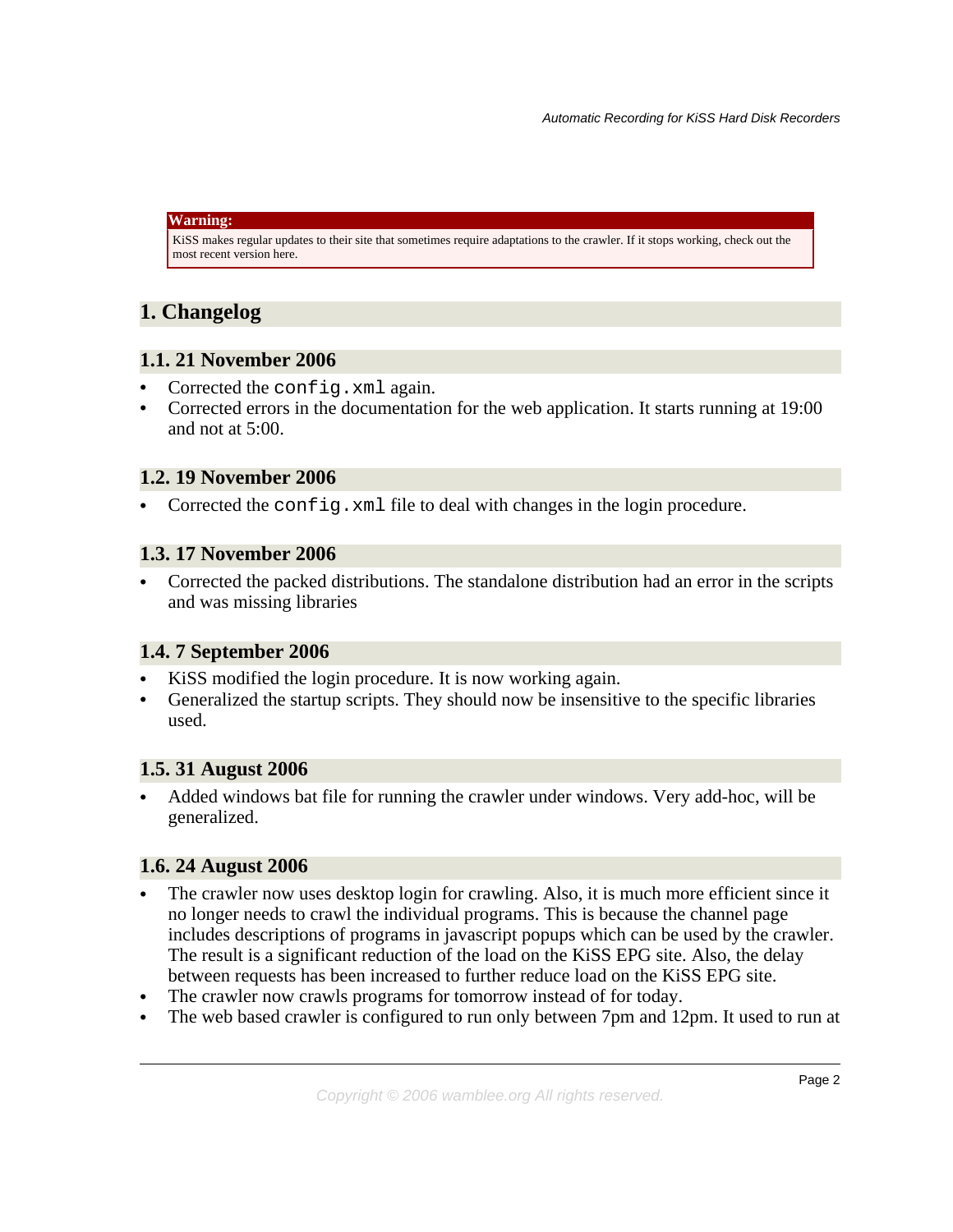5am.

## <span id="page-2-0"></span>**1.7. 13-20 August 2006**

There were several changes to the login procedure, requiring modifications to the crawler.

- The crawler now uses the 'Referer' header field correctly at login.
- KiSS now uses hidden form fields in their login process which are now also handled correctly by the crawler.

## <span id="page-2-1"></span>**2. Overview**

In 2005, [KiSS](http://www.kiss-technology.com) introduced the ability to schedule recordings on KiSS hard disk recorder (such as the DP-558) through a web site on the internet. When a new recording is scheduled through the web site, the KiSS recorder finds out about this new recording by polling a server on the internet. This is a really cool feature since it basically allows programming the recorder when away from home.

After using this feature for some time, I started noticing regular patterns. Often you are looking for the same programs and for certain types of programs. So, wouldn't it be nice to have a program do this work for you and automatically record programs and notify you of possibly interesting ones?

This is where the KiSS crawler comes in. This is a simple crawler which logs on to the KiSS electronic programme guide web site and gets programme information from there. Then based on that it automatically records programs for you or sends notifications about interesting ones.

In its current version, the crawler can be used in two ways:

- **standalone program**: A standalone program run from the command-line or as a scheduled task.
- **web application**: A web application running on a java application server. With this type of use, the crawler also features an automatic retry mechanism in case of failures, as well as a simple web interface.

## <span id="page-2-2"></span>**3. Downloading**

At this moment, no formal releases have been made and only the latest version can be downloaded.

The easy way to start is the [standalone](installs/crawler/target/wamblee-crawler-0.2-SNAPSHOT-kissbin.zip) program binary version or using the web [application.](installs/crawler/kissweb/target/wamblee-crawler-kissweb.war)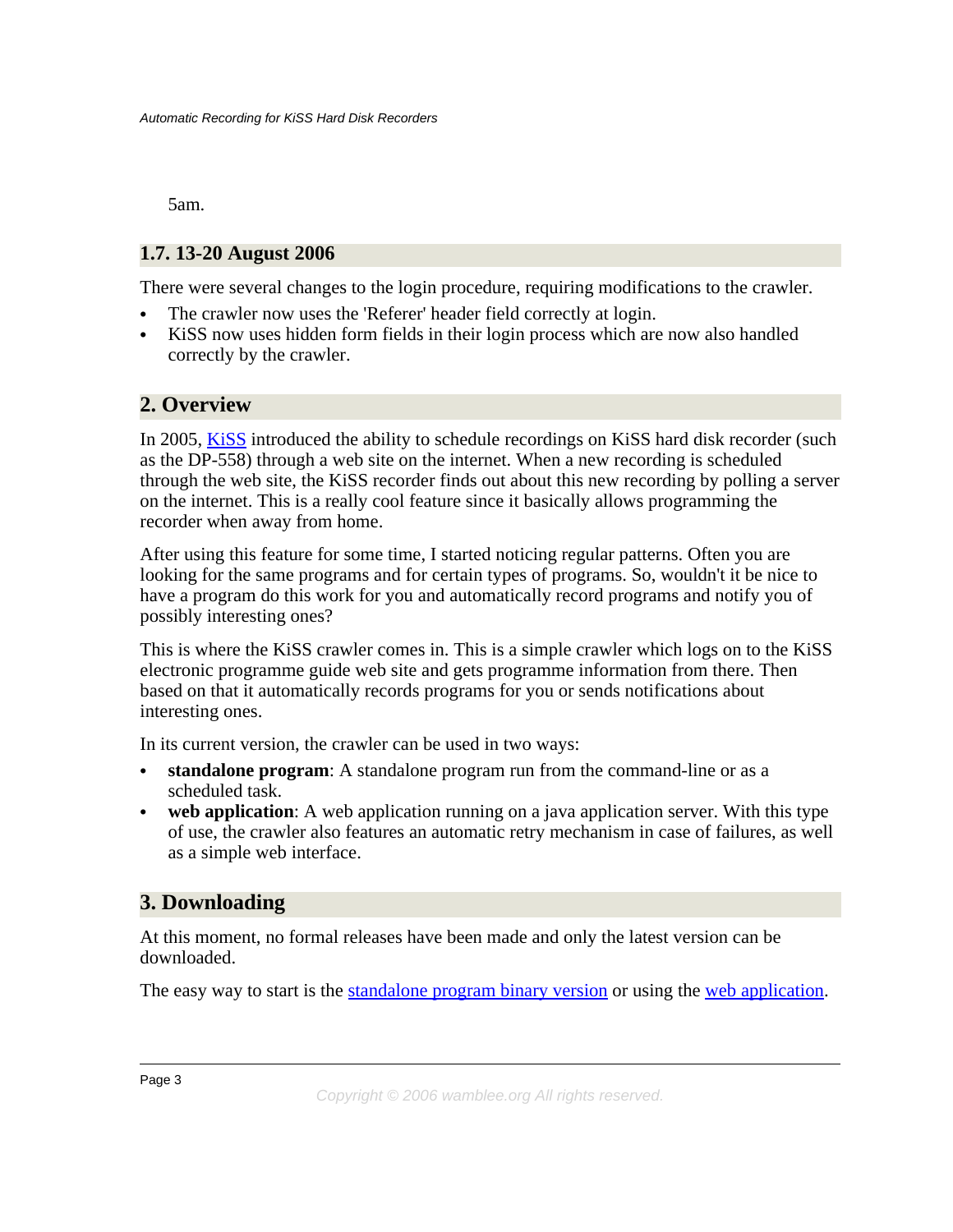The latest source can be obtained from subversion with the URL https://wamblee.org/svn/public/utils. The subversion repository allows read-only access to anyone.

The application was developed and tested on SuSE linux 10.1 with JBoss 4.0.4 application server. An application server or servlet container is only required for the web application. The crawler requires at least a Java Virtual Machine 1.5 or greater to run.

## <span id="page-3-0"></span>**4. Configuring the crawler**

The crawler comes with three configuration files:

- crawler.xml: basic crawler configuration tailored to the KiSS electronic programme guide.
- programs.xml: containing a description of which programs must be recorded and which programs are interesting.
- org.wamblee.crawler.properties: Containing a configuration

For the standalone program, all configuration files are in the conf directory. For the web application, the properties files is located in the WEB-INF/classes directory of the web application, and crawler.xml and programs.xml are located outside of the web application at a location configured in the properties file.

#### <span id="page-3-1"></span>**4.1. Crawler configuration crawler.xml**

First of all, copy the config.xml.example file to config.xml. After that, edit the first entry of that file and replace user and passwd with your personal user id and password for the KiSS Electronic Programme Guide.

#### <span id="page-3-2"></span>**4.2. Program configuration**

Interesting TV shows are described using program elements. Each program element contains one or more match elements that describe a condition that the interesting program must match.

Matching can be done on the following properties of a program:

| Field name  | <b>Description</b>  |
|-------------|---------------------|
| name        | Program name        |
| description | Program description |
| channel     | Channel name        |

Copyright © 2006 wamblee.org All rights reserved.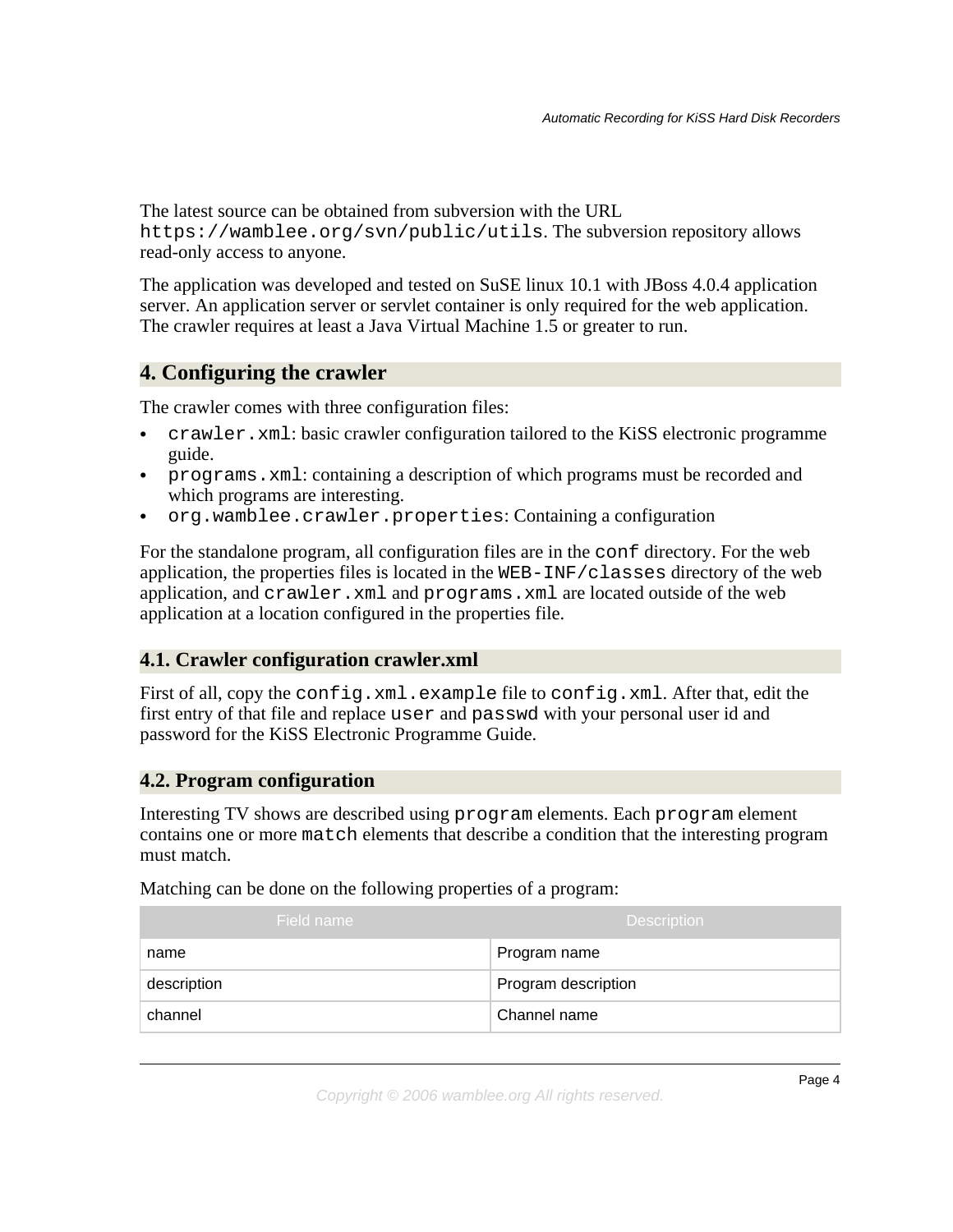| keywords | Keywords/classification of the program. |
|----------|-----------------------------------------|
|          |                                         |

The field to match is specified using the field attribute of the match element. If no field name is specified then the program name is matched. Matching is done by converting the field value to lowercase and then doing a perl-like regular expression match of the provided value. As a result, the content of the match element should be specified in lower case otherwise the pattern will never match. If multiple match elements are specified for a given program element, then all matches must apply for a program to be interesting.

Example patterns:

| <b>Pattern</b> | Examples of matching field values                        |
|----------------|----------------------------------------------------------|
| the.*x.*files  | "The X files", "The X-Files: the making of"              |
| star trek      | "Star Trek Voyager", "Star Trek: The next<br>generation" |

It is possible that different programs cannot be recorded since they overlap. To deal with such conflicts, it is possible to specify a priority using the priority element. Higher values of the priority value mean a higher priority. If two programs have the same priority, then it is (more or less) unspecified which of the two will be recorded, but it will at least record one program. If no priority is specified, then the priority is 1 (one).

Since it is not always desirable to try to record every program that matches the criteria, it is also possible to generate notifications for interesting programs only without recording them. This is done by specifying the action alement with the content notify. By default, the action is record. To make the mail reports more readable it is possible to also assign a category to a program for grouping interesting programs. This can be done using the category element. Note that if the action is notify. then the priority element is not used.

## <span id="page-4-0"></span>**4.3. Notification configuration**

Edit the configuration file org.wamblee.crawler.properties. The properties file is self-explanatory.

## <span id="page-4-1"></span>**5. Installing and running the crawler**

#### <span id="page-4-2"></span>**5.1. Standalone application**

In the binary distribution, execute the run script for your operating system (run.bat for windows, and run.sh for unix).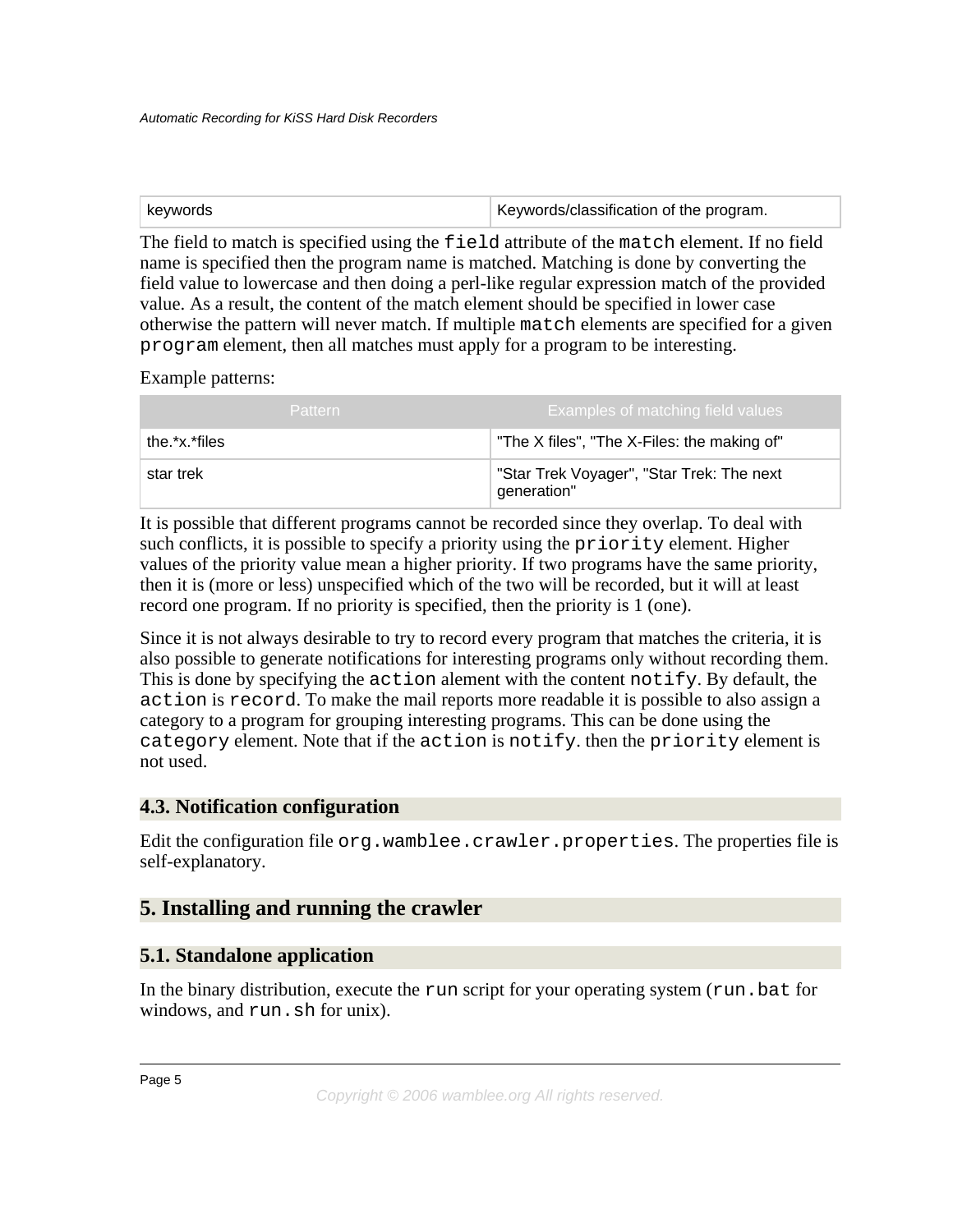## <span id="page-5-0"></span>**5.2. Web application**

After deploying the web application, navigate to the application in your browser (e.g. http://localhost:8080/wamblee-crawler-kissweb). The screen should show an overview of the last time it ran (if it ran before) as well as a button to run the crawler immediately. Also, the result of the last run can be viewed. The crawler will run automatically starting after 19:00, and will retry at 1 hour intervals in case of failure to retrieve programme information.

Since the crawler checks the status at 1 hour intervals it can run for the first time anytime between 19:00 and 20:00. This is done on purpose since it means that crawlers run by different people will not all start running simultaneously and is thus more friendly to the KiSS servers.

#### <span id="page-5-1"></span>**5.3. Source distribution**

With the source code, build everything with maven2 as follows:

```
mvn -Dmaven.test.skip=true install
cd crawler
mvn package assembly:assembly
```
After this, locate the binary distribution in the target subdirectory of the crawler directory. Then proceed as for the binary distribution.

## <span id="page-5-2"></span>**5.4. General usage**

When the crawler runs, it retrieves the programs for tomorrow.

#### **Note:**

```
If you deploy the web application today, it will run automatically on the next (!) day. This even holds if you deploy the
application before the normal scheduled time.
```
## <span id="page-5-3"></span>**6. Examples**

The best example is in the distribution itself. It is my personal programs. xml file.

## <span id="page-5-4"></span>**7. Contributing**

You are always welcome to contribute. If you find a problem just tell me about it and if you have ideas am I always interested to hear about them.